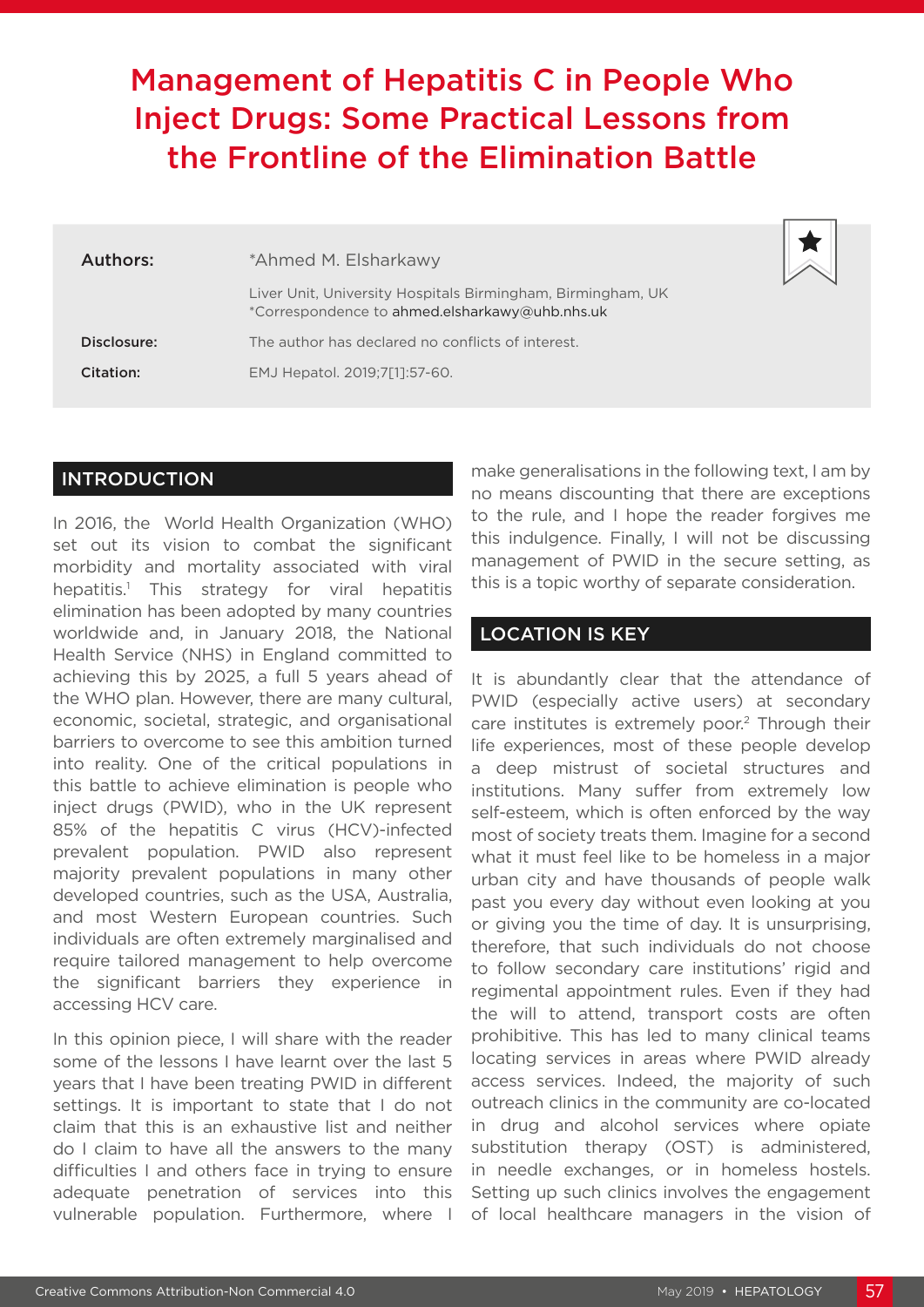hepatitis elimination and a clear explanation of the benefits of effectively running a secondary care clinic in a different location.<sup>3</sup> Contracting with multiple stakeholders is often required and set-up times can be lengthy. Indeed, in my experience, 2 years is not an unusual time frame.

In addition, it is important to stress that colocation does not guarantee immediate success. Advertising the clinic, educating and motivating colleagues working in the aforementioned services, and changing the stigma associated with HCV, as well as countering some of the myths from the interferon era that are still pervasive, are all required to stimulate linkage to care. It is not unusual for a lag period of 6–12 months to be required prior to successful engagement in the service. Ongoing motivation of the staff in drug and alcohol services is required to change the culture surrounding HCV.

## ENGAGEMENT WITH THE INDIVIDUAL PATIENT

As previously mentioned, PWID often have an inherent mistrust of healthcare professionals (HCP), as well as extensive experience of being talked down to or treated as inferior. The first consultation is, therefore, critical in establishing a degree of trust in the individual patient and reassuring them that the sole focus is on their health, with no hidden agendas. A casual, nonjudgemental consultation style works best in my experience and, over time, I have learnt more of the lexicon of the street. In my experience, referring to 'pins' rather than needles, talking about 'snowballing' for the practice of using both heroin and cocaine at the same time, and enquiring about the background of the individual and how their mental health is at present, all help to break down some of the traditional barriers that HCP encounter in dealing with PWID. I often find myself agreeing with my patients when they recount stories of how badly they were treated when they were admitted to hospital or during other encounters with the healthcare system, and such empathy also helps to develop a useful bond. Simple as it sounds, treating the patient as a fellow human being who has been unfortunate in their life experience to date (regardless of whether this was through their own choices) is the single most important means of gaining

trust. Each of these individuals has a life story and enquiring about it, even briefly, has helped me to start to understand some of the real challenges that these patients face and has helped me to frame the importance of HCV treatment within these.

As a hepatologist, I had always had a livercentric view of HCV. It has become clear to me, however, that discussing the need to avoid development of liver failure in 10–20 years is insufficient to motivate many of the patients I see in outreach to engage with HCV treatment. This has been recently demonstrated in qualitative research from Australia.<sup>4</sup> Instead, focussing on side effects, such as tiredness, itching, or the illdefined concept of 'brain fog,' and the potential to improve these with curative HCV therapy, is more helpful in gaining traction with this patient group.

Finally, linkage to care is always better when individual patients are engaged with OST services.<sup>5</sup> While this may indicate the patient is starting on the road of recovery, it also provides a structure for HCV therapy. Indeed, tying in HCV therapy with OST pickup has been demonstrated to be efficacious in community pharmacies as well as other settings.<sup>6</sup> This should be taken into consideration when setting up services.

# THE CRITICAL ROLE OF CONTINUITY, FLEXIBILITY, AND THE CLINICAL NURSE SPECIALIST

PWID can be very distrustful of HCP, as already discussed. Building trust is crucial. Meeting and starting to engage with the person who will see them through their treatment at the first appointment is, therefore, important. I am extremely privileged (as are many of my colleagues) to work with a fantastic team of prescribing hepatitis clinical nurse specialists who treat our patients. They start to build up a rapport with the patients from the first clinical consultation with myself and continue this through to the sustained virologic response (SVR) visit and beyond. As such, it is important for the patient to see the same person (or a maximum of two people) throughout the treatment journey for this trust to be maintained. This continuity engenders better engagement, in my experience.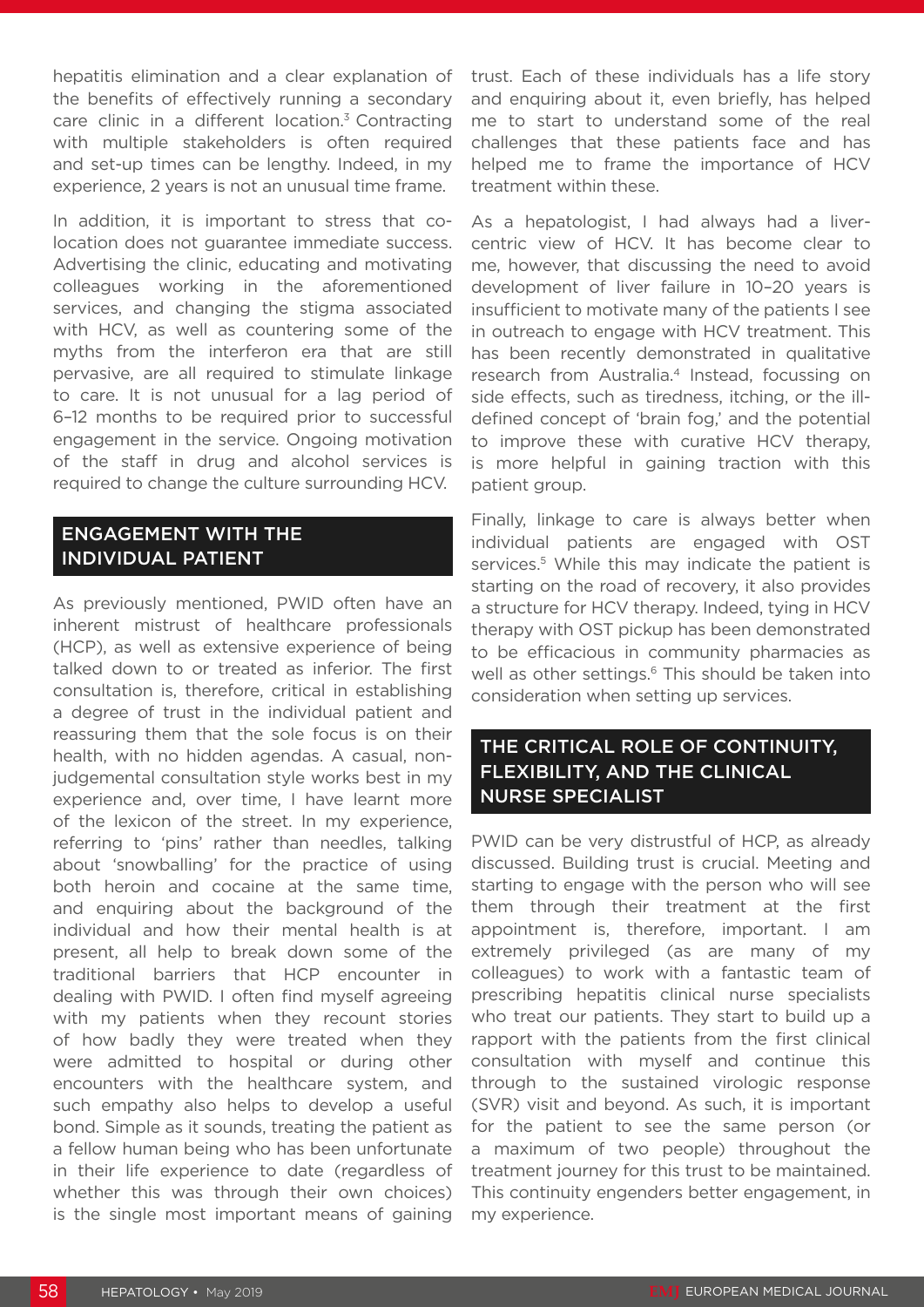Furthermore, being flexible in the therapeutic relationship is also key to success. For example, arranging for the supplies of medicines to be couriered to the patient's home if they are unable to attend or giving 1 week's supply at a time for homeless patients who have nowhere to store a larger supply are both approaches that we have had to adopt. Similarly, flexibility in appointment times is critical. In this era of increasingly personalised medicine, I see no reason for this population of patients to be denied such an approach by insisting that they strictly adhere to rigid treatment protocols.

Finally, given the often difficult venous access in many PWID and given the high level of safety of modern direct-acting antiviral agents, on-treatment monitoring should be kept to a minimum, if not dispensed with all together. Indeed, in my practice we have very much moved towards a dry blood spot test (DBST) approach, with some patients only having a DBST at the start of treatment and a DBST at the SVR 12 weeks post-treatment timepoint to confirm cure.

# PEER SUPPORT IN HCV OUTREACH. **SERVICES**

There is increasing evidence that peer support in HCV clinics treating PWID significantly increases engagement and linkage to care.7 This is indeed mirrored in my own experience. The Hepatitis C trust in the UK has expanded its peer co-ordinator pool over the last 1–2 years, and our services have been beneficiaries of this. While there is a lag period associated with training and integration of peers in HCV services, the benefits they bring are immense. Peers often relate to PWID in ways that most HCP are unable to. There is not the same inherent initial level of mistrust that exists towards HCP and the language that peers use is more relatable. Furthermore, peers can provide emotional support, reassurance through their own experience of HCV treatment, and logistical support through help with travel and reminders for appointments. They help engage individuals who we would have found impossible to reach using traditional methods.

Another avenue linked to peer programmes is providing PWID with voucher-based incentives to attend the first HCV clinic appointment. While there may be ethical objections to this among some HCP, in my experience such schemes help engage individuals and, when paired with strong peer support, can improve linkage to care in the even more marginalised PWID. The other important thing to state is that such individuals often require multiple points of contact and offers of appointments before they eventually engage with HCV care. Often this is because offers of support correspond with short windows of engagement in their often chaotic drug use. Successful engagement with HCV care can lengthen these windows of stability in their lives and with linkage into OST services can trigger the start of a full recovery journey. Once again, the lived experience of peers plays a crucial role in enabling this.

Finally, it is important to state that some PWID will never engage with HCV treatment, regardless of how many points of engagement they are offered or how many enablers are put into place. Although disappointing, HCP and peers should not feel disheartened by this. Instead, they should continue to try to engage with those individuals who show willingness, however small, to discuss their HCV status.

#### **CONCLUSIONS**

The management of PWID within the HCV continuum is associated with many challenges that are not traditionally faced by HCP in their normal working lives. However, the potential to provide truly transformative care to marginalised and vulnerable individuals, as well as the knowledge that managing such patients represents the frontline in the battle to achieve HCV elimination, more than makes up for some of the frustrations that can be felt. I have found it a truly rewarding experience.